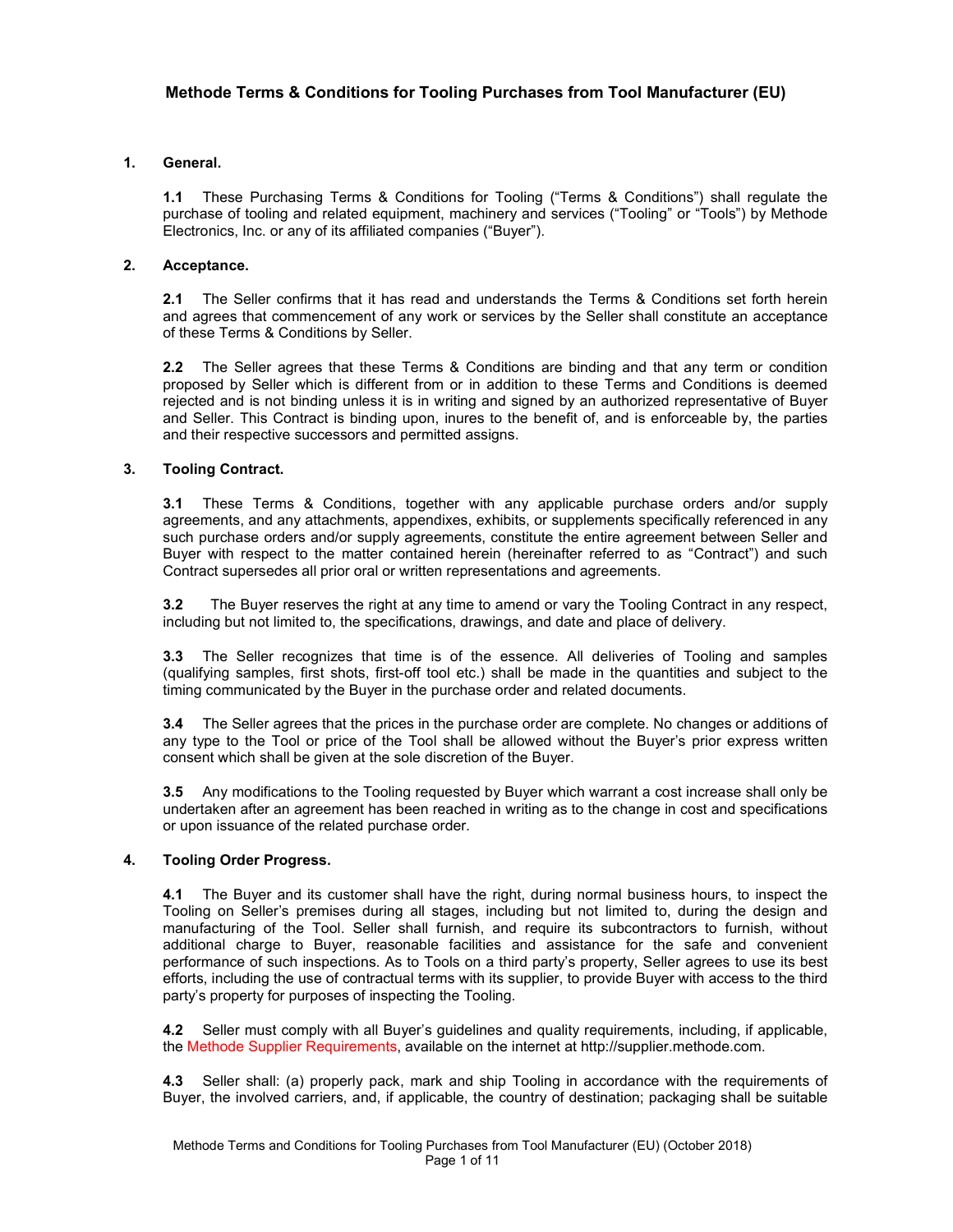for the type of Tooling including, where appropriate, long-distance transport, moisture-proof, waterproof, shockproof, rustproof, resistant to rough loading and unloading and consistent with industry practices and standards, so as to prevent the Tooling from being damaged and cause the Tooling to be delivered properly to Buyer; (b) route shipments in accordance with Buyer's instructions; (c) make no charge for handling, packaging, storage, transportation or drayage of Tooling, unless otherwise stated in this contract; (d) provide with each shipment packing slips with Buyer's contract and/or order number and date of shipment marked thereon; (e) properly mark each package with a label/tag according to Buyer's instructions; (f) promptly forward the original bill of lading or other shipping receipts with the correct classification and identification of the Tooling shipped in accordance with Buyer's instructions and carrier's requirements; (g) mark each package and identify the Tooling on packing slips, bills of lading and invoices (when required) to enable Buyer to easily identify the Tooling purchased; (h) at the request of Buyer, provide electronic versions of documents and information related to the shipping and delivery of Tooling herein; and (i) promptly notify Buyer in writing if Seller is unable to comply with the shipping instructions in this contract. Buyer may charge Seller for damage to or deterioration of any Tooling resulting from improper packing or packaging.

**4.4** In the event that the Seller fails to meet the Tooling or sample specifications or delivery dates, Buyer shall have the full discretionary right, notwithstanding any payment made or any prior inspection or test, to reject the Tooling or samples or require correction by the Seller at the Seller's expense.

## **5. Subcontracting/Assignment.**

**5.1** Seller shall not assign or delegate any of its rights or obligations under this Contract or subcontract any of its performance of this Contract without Buyer's prior written consent. No assignment, delegation or subcontract by Seller, with or without Buyer's consent, shall relieve Seller of any of its obligations under this Contract or prejudice any of Buyer's rights against Seller whether arising before or after the date of any assignment, delegation or subcontract.

#### **6. Force Majeure.**

**6.1** Neither Buyer nor Seller will be liable for any delay or failure to perform its obligations hereunder if, and to the extent that such delay or failure to perform is caused by an event or occurrence which is unforeseeable on execution of the Contract, unavoidable, and beyond the reasonable control of the party and without its fault or negligence, including, but not limited to, acts of God, actions by any governmental authority (whether valid or invalid), fires, floods, windstorms, riots, explosions, natural disasters, wars, sabotage, labour problems such as lockouts, strikes and slowdowns, inability to obtain power, material, labour, equipment or transportation, or court injunction or order; provided that written notice of such delay (including the anticipated duration of the delay) shall be given by the affected party to the other party within ten (10) calendar days from the occurrence of this event.

**6.2** During the period of such delay or failure to perform by Seller, Buyer may, at its option, procure the Tools from other sources, without liability to Seller, or have Seller provide the Tools from other sources at a price agreed upon by the parties.

**6.3** Buyer may terminate all or any part of this Contract without liability upon written notice to Seller if such delay or failure to perform by Seller lasts more than thirty (30) calendar days.

#### **7. Confidentiality.**

**7.1** Seller shall not, and shall require that its subcontractors shall not, disclose to third parties any information regarding Buyer, Buyer's business, or Buyer's customers, including without limitation any information regarding purchase orders, trade secrets, technical data, specifications, plans, processes, test results, pricing information, quality procedures and results, customer information, drawings or other confidential or proprietary information. Seller agrees not to use such information, and to require in writing that its subcontractors not use such information, for any purpose other than for purposes of performance of the purchase order, without Buyer's prior written consent. Seller shall at all times protect the confidentiality of such information. In the event that Seller is required to disclose all or part of such information under the terms of a valid and effective subpoena, court order, governmental rule or regulation or other judicial requirement, Seller shall immediately notify Buyer so that Buyer may seek an appropriate protective order. Upon Buyer's request at any time, and in any event upon the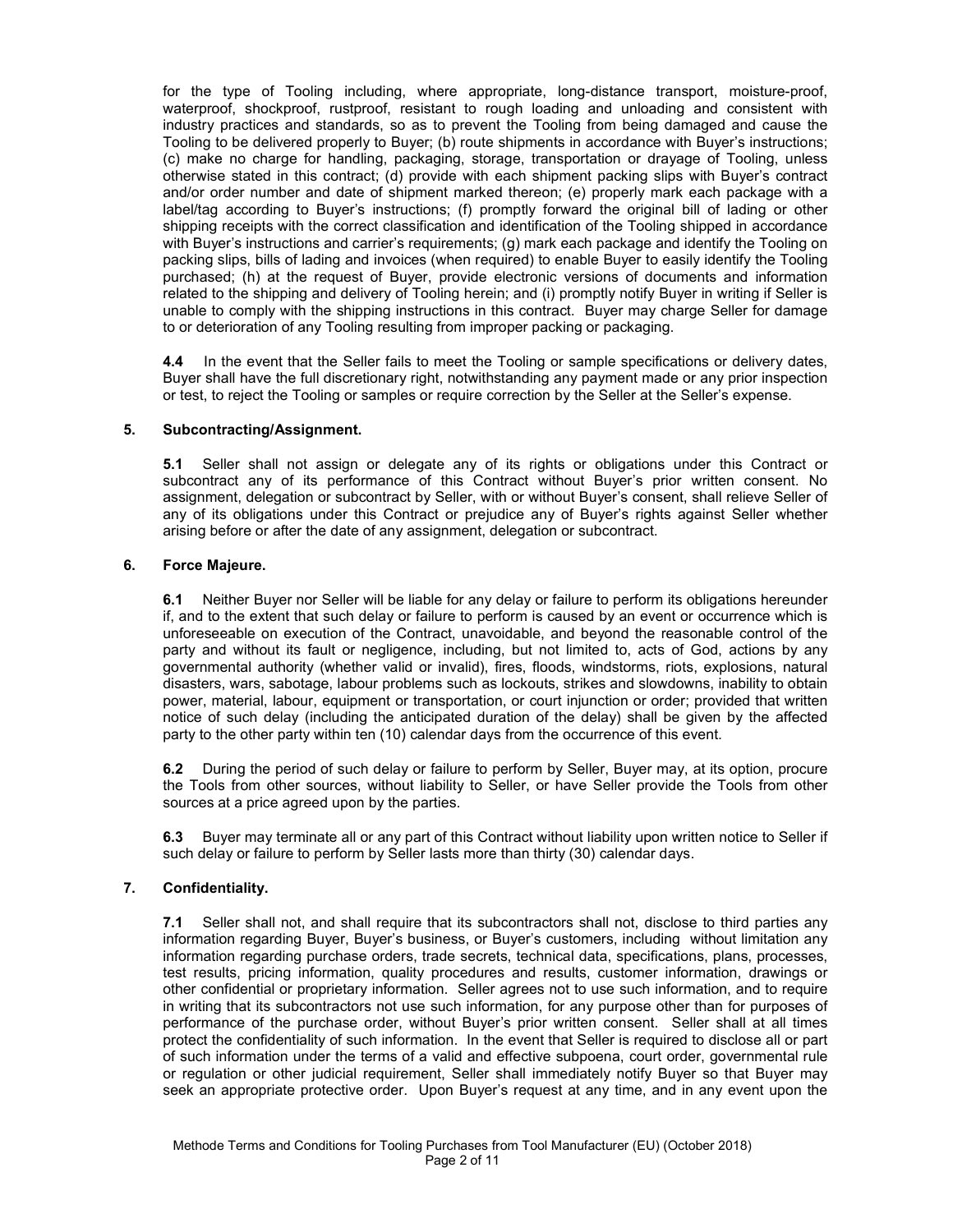completion, termination or cancellation of the purchase order, Seller shall return to Buyer all such information and all copies thereof.

**7.2** Seller agrees to be bound, and will require its subcontractors to be bound, by the terms and conditions of any non-disclosure agreement agreed between Buyer and Seller.

## **8. Applicable Law and Dispute Resolution.**

**8.1** The laws of England and Wales shall govern the terms of this Contract, and the parties submit to the exclusive jurisdiction of the English courts to resolve any disputes arising under or in connection with this Contract. The parties specifically disclaim application of the United Nations Convention on Contracts for the International Sale of Goods.

**8.2** Buyer and Seller will attempt to settle any claim or controversy arising out of this Contract through consultation and negotiation in good faith and spirit of mutual cooperation. Disputes will be resolved by the following process. The dispute will be submitted in writing to a panel of two (2) senior executives of Buyer and Seller for resolution. If the executives are unable to resolve the dispute within fifteen (15) days, either party may refer the dispute to mediation, the cost of which will be shared equally by the parties, except that each party will pay its own attorney's fees. Within fifteen (15) days after written notice demanding mediation, the parties will choose a mutually acceptable mediator. Neither party will unreasonably withhold consent to the selection of the mediator. Mediation will be conducted in accordance with the CEDR Model Mediation Procedure. If the dispute cannot be resolved through mediation within forty-five (45) days, either party shall submit the dispute to a court or adjudicator of competent jurisdiction in England and Wales, and in such case, both Buyer and Seller consent to such jurisdiction and service of process in accordance with applicable procedures.

**8.3** Use of any dispute resolution procedure will not be construed under the doctrines of laches, waiver, or estoppel to adversely affect the rights of either party. Nothing herein prevents either party from resorting directly to judicial proceedings if the dispute relates to Intellectual Property Rights, or interim relief from a court is necessary to prevent serious and irreparable injury to a party or others. Seller's performance under this Agreement will not be suspended during the pendency of any dispute.

#### **9. Termination of Contract.**

**9.1** Buyer may immediately terminate all or any part of this Contract by giving written notice to Seller in the event of the occurrence of any of the following or any other comparable events:

- Seller sells or leases, or offers to sell or lease, a material portion of its assets; or Seller sells or exchanges, or offers to sell or exchange, or causes to be sold or exchanged, a controlling interest in the shares of Seller;
- Seller is prevented from performing its duties in accordance with the Contract due to a Force Majeure event as detailed in Section 6.
- Seller has been declared bankrupt or insolvent or an application has been filed for the commencement of recovery/ liquidation/ insolvency/bankruptcy/winding-up or similar proceedings;
- An essential portion of the fixtures and equipment of the Seller, which portion is necessary for the performance of the Tooling Contract or purchase order, becomes the object of a seizure, expropriation or boycott;
- Seller repudiates or breaches any of the terms of the Contract or purchase order, including Buyer's specifications, Seller's warranties, or delivery requirements; or
- Seller fails to make progress to the extent that in Buyer's reasonable belief, it will endanger timely and proper delivery of the Tools, goods or services, and Seller does not correct this situation within ten (10) calendar days (or such shorter period of time if commercially reasonable under the circumstance) after receipt of written notice from Buyer specifying such failure or breach.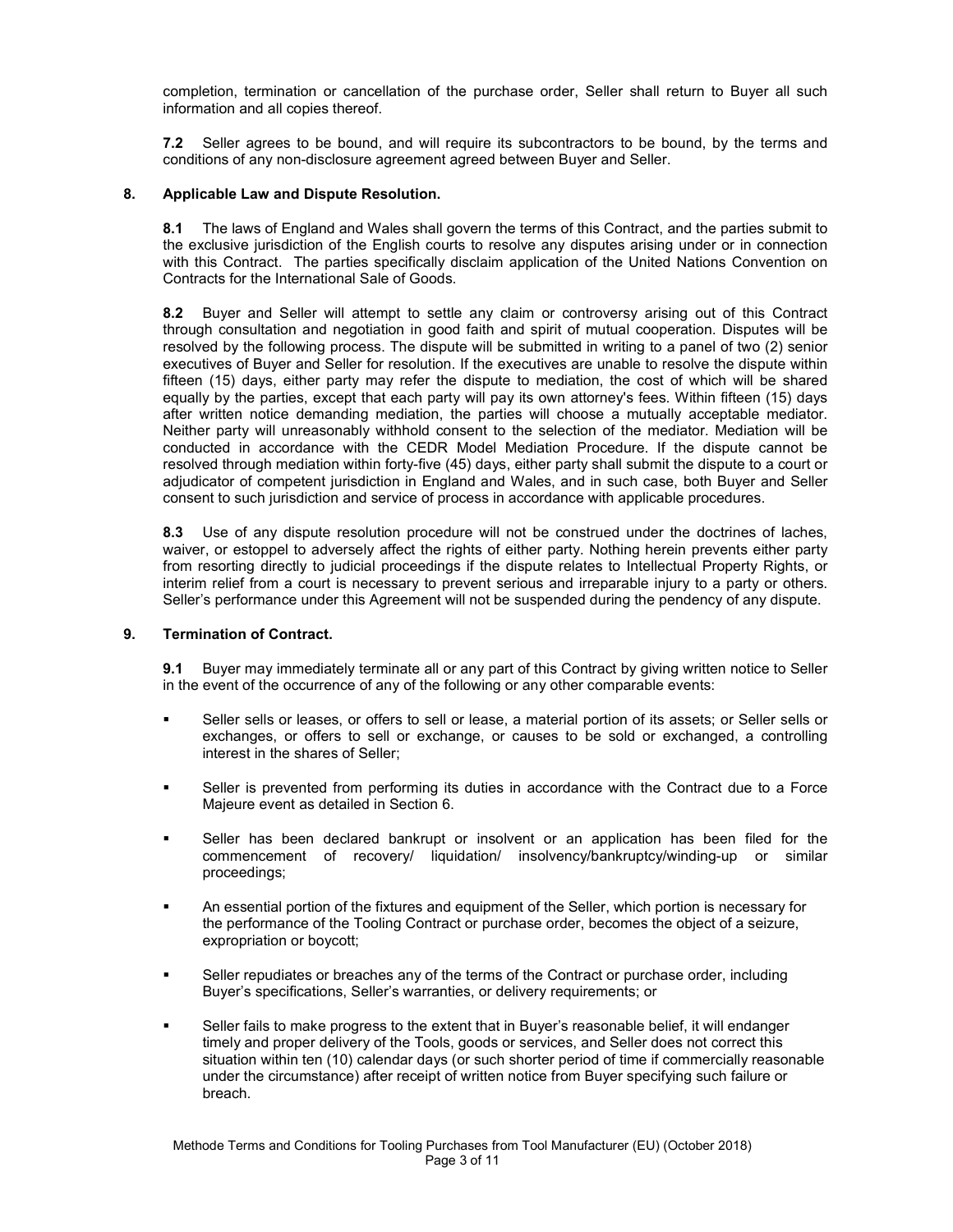**9.2 Termination for Convenience.** In addition to any other rights of Buyer to terminate this Contract, Buyer may, at its option, immediately terminate all or any part of this Contract, at any time and for any reason, by giving written notice to Seller. Upon such termination, Buyer shall pay to Seller the actual costs of work-in-process and raw materials incurred by Seller in furnishing the goods or services under this Contract to the extent such costs are reasonable in amount and are properly allocable or apportionable under generally accepted accounting principles to the terminated portion of this Contract; less, however, the sum of the reasonable value or cost (whichever is higher) of any goods or materials used or sold by Seller with Buyer's written consent, and the cost of any damaged or destroyed goods or material.

**9.3 Effect of Termination**. In the event of termination under this Paragraph 9, Seller shall continue work not cancelled and cease all cancelled work hereunder. Buyer may, in addition to any other rights, require Seller to transfer title and deliver to Buyer any completed goods or partially completed goods and materials, parts, Tools, dies, jigs, fixtures, plans, drawings, information, data and contract rights that Seller has specifically produced or acquired for the canceled portion of this Contract. Upon direction from Buyer, Seller shall also protect and preserve property in its possession or control in which Buyer or its customers have an interest.

**9.4 Amounts Payable.** In the event of termination under this Paragraph 9, Buyer shall pay to Seller the payments due as of the date of termination for all completed Tooling that fully conform to the requirements of this Contract and that have been transferred and delivered to Buyer. Under all circumstances and without regard to any quantities referenced in purchase order or any other documents, Buyer will not be liable for costs for finished goods, work-in-process or raw materials fabricated or procured by Seller in amounts in excess of those authorized by Buyer or for any undelivered goods that are in Seller's standard stock or that are readily marketable. Payments made under this Paragraph shall not exceed the aggregate price payable by Buyer for finished goods that would be produced or performed by Seller under delivery or release schedules outstanding at the date of termination. Buyer may withhold from any amount due under this Contract any sum Buyer determines to be necessary to protect Buyer or Buyer's customers against loss because of outstanding liens or claims of former lien holders. Except as provided in this Paragraph, Buyer shall not be liable for and shall not be required to make payments to Seller, directly or on account of claims by Seller's subcontractors, for loss of anticipated profit, unabsorbed overhead, interest on claims, product development and engineering costs, facilities and equipment rearrangement costs or rental, unamortized depreciation costs, human resource cost or general and administrative burden charges resulting from or arising out of termination of this Contract.

**9.5 Claims.** Within sixty (60) days from the effective date of termination and as a condition to any payment hereunder, Seller shall submit a comprehensive termination claim to Buyer, with sufficient supporting data to permit Buyer's auditors to verify and substantiate the claim, and shall thereafter promptly furnish such supplemental and supporting information as Buyer may request. Buyer, or its agents, shall have the right to audit and examine all books, records, facilities, work, material, inventories, and other items relating to any termination claim of Seller.

#### **10. Payment Terms.**

**10.1** Payment terms are set forth in the purchase order and related documents and are incorporated into these terms.

**10.2** Seller shall issue to Buyer an original invoice upon delivery of goods or services that shall include Buyer's contract and/or order number and line item number. Unless otherwise approved by Buyer in writing, Seller shall not bill Buyer for the goods at prices higher than stated on the purchase order. Seller shall accept payment by check or, at Buyer's discretion, other cash equivalent (including electronic transfer of funds). Seller shall promptly repay Buyer any amounts paid in excess of amounts due Seller.

**10.3** Unless otherwise provided by this Contract, the price of this Contract includes, and Seller is liable for and shall pay, all taxes, duties, and similar levies imposed on Seller. Buyer shall not be responsible or liable for any tax, duty or similar levy against Seller.

**10.4** At its expense, Buyer, Buyer's customer or its respective third-party designee may enter Seller's premises on reasonable notice and during normal business hours to inspect and audit Seller's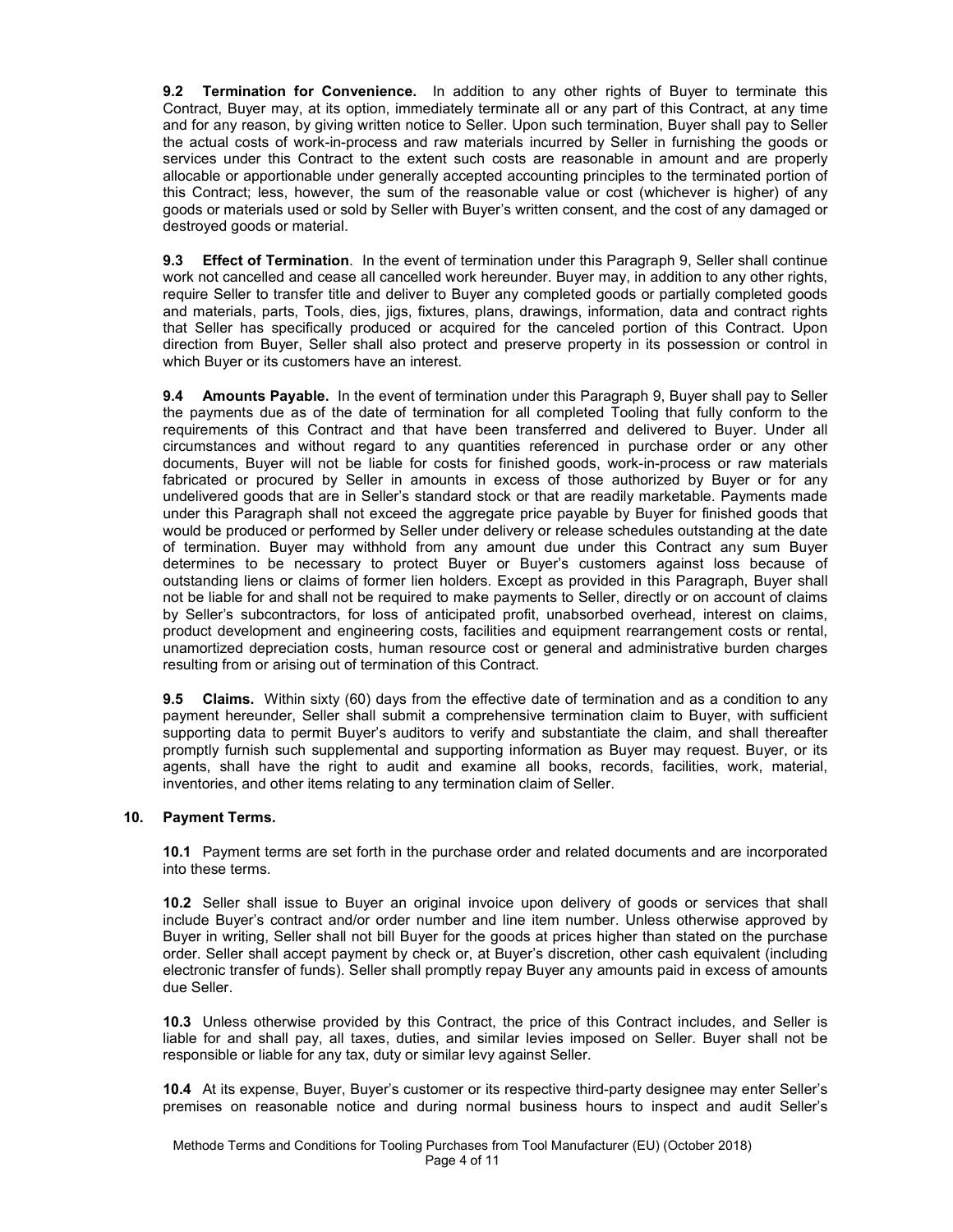documents relating to Buyer's business to substantiate the charges invoiced under this Contract, including, but not limited to, any charges resulting from termination or cancellation. Seller shall keep a separate account of the cost of all goods or services provided under this Contract in accordance with generally accepted accounting principles, and shall preserve all pertinent documents for the purpose of auditing charges invoiced by Seller for a period of three (3) years after the termination of this Contract, or such longer period as Buyer specifies in this Contract. Where Seller utilizes the services of third parties, Seller shall include in its contracts with such third parties a "right to audit" clause with terms and conditions similar to those set out in this Paragraph 10.4.

## **11. Warranty.**

**11.1** Seller warrants that the Tooling and any services provided will: (a) conform to the specifications, technical standards, drawings, samples, or descriptions that have been furnished, specified or approved by Buyer; (b) comply with all laws and regulations including, but not limited to, national standards, trade standards, and local standards; (c) be merchantable and suitable for the purpose intended; (d) be wholly new and contain new components, parts and materials unless authorized in writing by Buyer; (e) be free from defects in materials and workmanship; (f) be free from defects in design to the extent furnished by Seller, even if the design has been approved by Buyer; and (g) not contain any Counterfeit Items (as defined in section 12.2).

**11.2** The warranty period begins on the date the Tooling is completed or first put in service and extends for a period that is the later of: (a) Seller's standard warranty for similar goods and/or services; (b) Buyer's standard warranty for similar goods and/or services; or (c) the warranty provided under applicable laws or industry regulations. This warranty shall survive inspection, test and acceptance of, and payment for, the Tooling. This warranty shall run to Buyer and its successors, assigns, customers and users of the Tooling and/or services covered by this Contract. To the extent such Tooling contains components or parts that are obtained from third parties, which components or parts are the subject of any express or implied warranty, Seller shall take all commercially reasonable steps necessary and shall in good faith cooperate with Buyer to obtain for Buyer the benefit of such warranty, including, without limitation, by producing evidence to support Buyer's warranty claim. Seller warrants that the goods and/or services do not infringe, misappropriate or otherwise make unauthorized use of any Intellectual Property Rights of any third party, and that the goods and/or services delivered under this Contract do not infringe any Intellectual Property Rights of any third party.

**11.3** In the event that the Tooling does not conform to the warranties or the requirements of the purchase order, specifications, requirements or related Contract documents, Buyer shall have the full discretionary right, notwithstanding any prior payment or inspection or test, to reject the Tooling and receive reimbursement for prior payments, or require correction by the Seller at the Seller's expense. Seller shall, if requested by Buyer, reimburse Buyer for any incidental and consequential damages caused by such defective or nonconforming Tools. Seller shall bear all costs, expenses and loss incurred as a result of nonconformance to the warranties. Seller shall indemnify, defend and hold harmless Buyer and it customers against all losses, liabilities, and damages arising out of any alleged defect, breach of warranty or actual or alleged negligence or fault of the Seller.

#### **12 Counterfeit Parts/ Components/ Ingredients**.

**12.1.** Seller warrants that the goods delivered, unless specifically agreed by Buyer, shall (i) be new; (ii) manufactured by or purchased directly from the Original Component Manufacturer (OCM) or the Original Equipment Manufacturer (OEM), (hereinafter, the Original Manufacturer (OM)) or an authorized OM reseller or distributor; (iii) not be or contain Counterfeit Items; and (iv) contain only authentic, unaltered OM labels and other markings.

**12.2.** For purposes of this Paragraph 12, a Counterfeit Item is defined to include, but is not limited to, (i) an item that is an illegal or unauthorized copy or substitute of an OM item; (ii) an item that does not contain the proper external or internal materials or components required by the OM or that is not constructed in accordance with OM design; (iii) an item or component thereof that is used, refurbished or reclaimed but Seller represents as being a new item; (iv) an item that has not successfully passed all OM required testing, verification, screening and quality control but that Seller represents as having met or passed such requirements; or (v) an item with a label or other marking intended, or reasonably likely, to mislead a reasonable person into believing a non-OM item is a genuine OM item when it is not.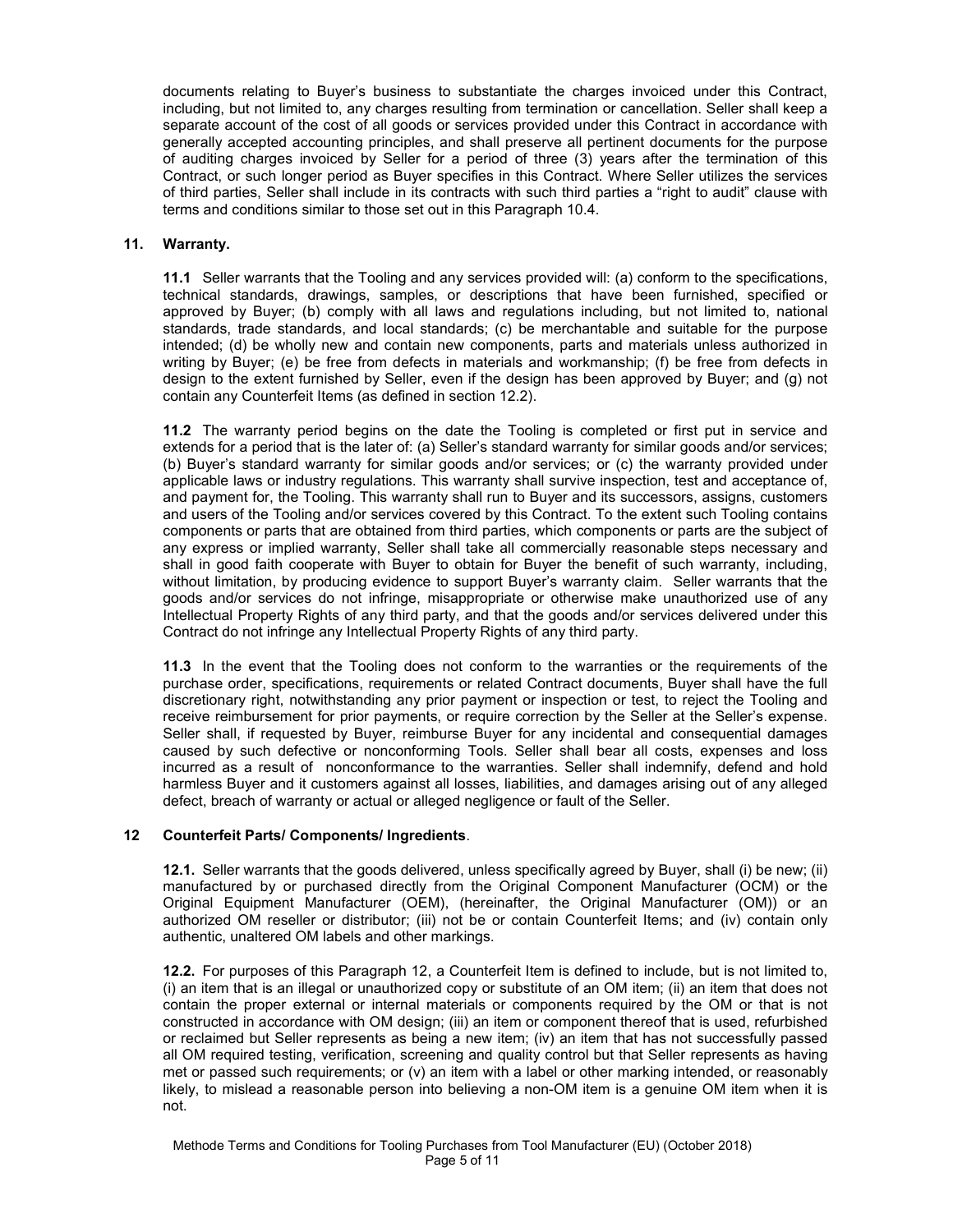**12.3**. Seller warrants that it will only act as or engage a Broker to assist it in delivering goods pursuant to this Purchase Order if the Buyer provides prior written approval to do so. For purposes of this Paragraph 12, a Broker is defined as a supplier which is not authorized by, or under the oversight of, the OM with respect to such goods, and shall include independent distributors, non-authorized distributors, non-franchised distributors, non-authorized suppliers or non-authorized resellers.

**12.4.** Seller, and Seller's Broker, if applicable and approved hereunder, shall implement an internal Counterfeit Item control process for goods delivered hereunder in accordance with the standards or instructions set forth in any Buyer's specifications or other provisions incorporated into the Contract. Buyer shall have the right to audit, inspect, and/or approve the processes at any time before or after delivery of the goods ordered hereunder. Buyer shall have the right to require changes to the processes to conform with Buyer's defined standards, if any. Failure of the Seller or Seller's Broker to conform its processes with Buyer's defined standards may result in the termination of the Contract in accordance with the termination provisions set forth herein.

**12.5.** If a good delivered hereunder is discovered to be a Counterfeit Item or suspected to be a Counterfeit Item, Buyer shall have the right to impound the good for further investigation of its authenticity. The Seller and/or the Seller's Broker shall cooperate in good faith with any investigation conducted by Buyer, including, but not limited to, cooperation by Seller's or Seller's Broker's staffs responsible for the maintenance and disclosure of all design, development, manufacturing, and traceability records with respect to the good in possession of Seller or Seller's Broker. Upon Buyer's request, Seller shall provide Buyer certificates of conformance with respect to the good under investigation. Buyer shall not be required to return the good to the Seller or Seller's Broker during the investigation process or thereafter. Buyer shall not be liable for payment to Seller of the price of any suspect Counterfeit Items under investigation. Seller agrees that the Buyer shall not be liable for any damages of any kind that may be claimed to be incurred by Seller as a result of, or arising from, Buyer's investigation of Seller's good or Buyer's disclosure to any governmental entity or third party. Seller acknowledges that examination of a good for authenticity may require destruction or impounding of the goods. Buyer shall not be liable to Seller for the price of any goods destroyed by examination or impounding if the good is later found to be a Counterfeit Item.

**12.6**. Seller shall include the substance of this Paragraph 12 in any agreement between Seller and Seller's Broker and shall cause Seller's Broker to include the substance of this Paragraph 12 in all agreements with any lower tier subcontractors.

**12.7.** Seller warrants that any hardware, software and firmware goods delivered under this Purchase Order: (i) shall not contain any viruses, malicious code, Trojan horse, worm, time bomb, self-help code, back door, or other software code or routine designed to: (a) damage, destroy or alter any software or hardware; (b) reveal, damage, destroy, or alter any data; (c) disable any computer program automatically; or (d) permit unauthorized access to any software or hardware; and (ii) shall not contain any third party software (including software that may be considered free software or open source software) that (a) may require any Buyer software to be published, accessed or otherwise made available to the public without the consent of Buyer, or (b) may require distribution, copying or modification of any Buyer software free of charge.

#### **13. Intellectual Property Rights.**

**13.1** "Intellectual Property Rights" means any and all: (a) copyrights and patents; (b) rights relating to innovations, know-how, trade secrets, and confidential, technical, and non-technical information; (c) moral rights, author's rights, and rights of publicity; and (d) other industrial, proprietary and intellectual property-related rights anywhere in the world, that exist as of the date hereof or hereafter come into existence, and all renewals and extensions of the foregoing, regardless of whether or not such rights have been registered with the appropriate authorities in such jurisdictions in accordance with the relevant legislation provided that Intellectual Property Rights shall not include trade marks, services marks or other indicia of origin. "Background Intellectual Property Rights" means any Intellectual Property Rights developed or acquired by a party which does not qualify as Developed Intellectual Property Rights. "Developed Intellectual Property Rights" means all Intellectual Property Rights (including, but not limited to, all analyses, recommendations, reports, memoranda, manuscripts, discoveries, designs, inventions or innovations, and in each case, whether or not copyrightable or patentable) developed, written, conceived, discovered or made by Seller, its subcontractors, or employees, which (a) are developed in whole or in part during the course of performance of activities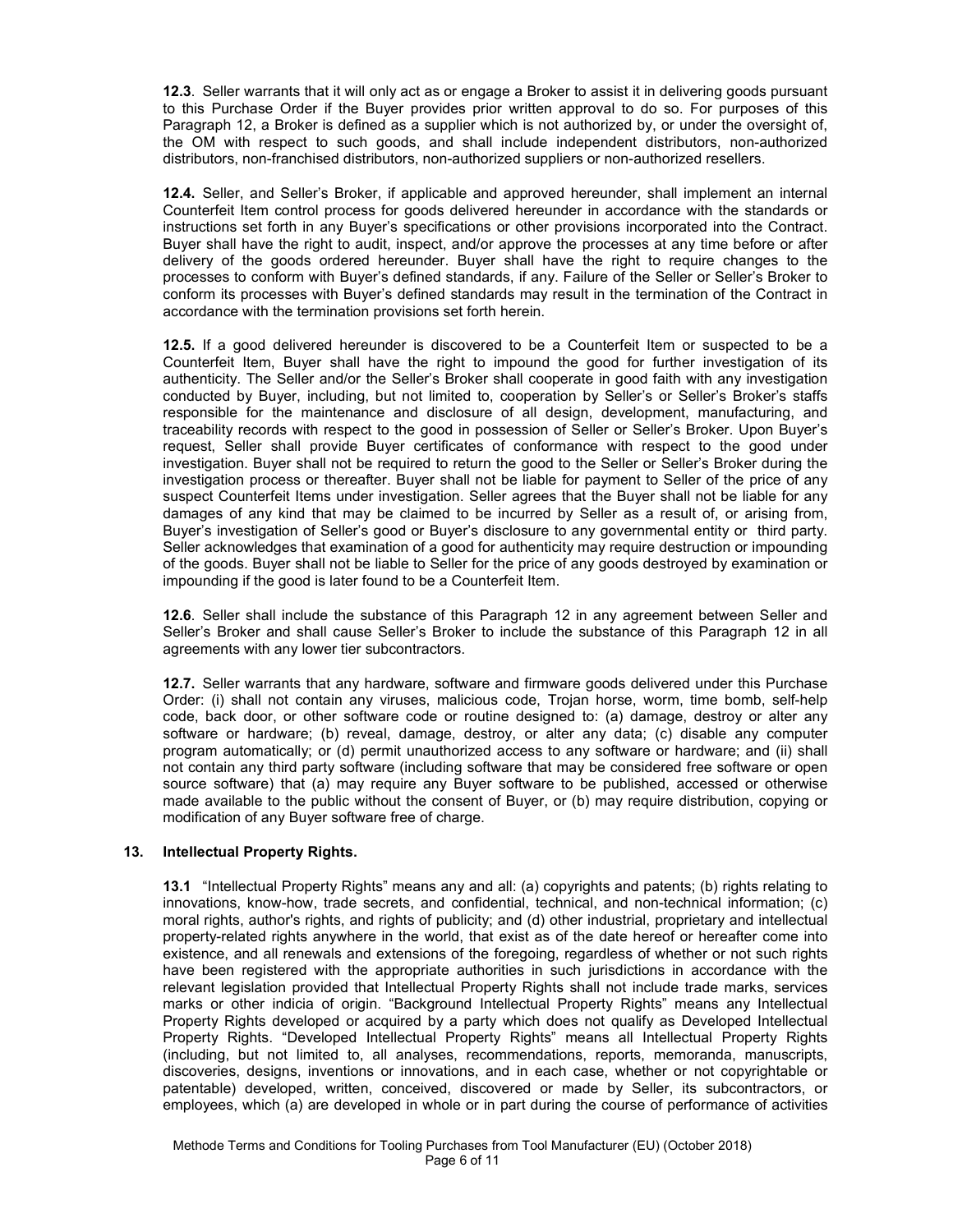under this Contract and paid for by Buyer (or a customer of Buyer), or (b) are customizations, modifications, enhancements or derivatives of any Intellectual Property Rights of Buyer or its licensors, or (c) are developed jointly by Buyer and Seller during the course of performance of this Contract; excluding, in each case, any Intellectual Property Rights the ownership of which is specifically addressed in a separate written contract between Buyer and Seller.

**13.2** All Developed Intellectual Property Rights shall be the exclusive property of Buyer. Seller agrees to execute all papers and provide reasonable assistance to Buyer necessary to vest ownership in Buyer, and also to maintain the active status, of all such Developed Intellectual Property Rights. Unless otherwise expressly authorized by Buyer in writing, Seller shall not use for any other purpose than the performance of this Contract or manufacture, sell or otherwise dispose to third parties any goods made by Seller or its subcontractors using Buyer's Property or Buyer's Intellectual Property Rights.

**13.3** Seller grants Buyer a perpetual, irrevocable, worldwide, nonexclusive, royalty-free license (with rights to grant sublicenses through multiple tiers) under Seller's Background Intellectual Property Rights to sell, copy, distribute, display, perform, repair, rebuild, adapt, use, and otherwise freely exploit in any and all media now known or later developed, all goods which Seller provides or has provided to Buyer in connection with this Contract. Buyer acknowledges that the foregoing license allows Buyer to fully utilize and exploit all goods and services sold by Seller to Buyer hereunder, but does not confer to Buyer the right to manufacture or have manufactured any such goods. Seller grants Buyer a perpetual, irrevocable, worldwide, nonexclusive license (with rights to grant sublicenses through multiple tiers) to use, modify, install, compile, copy and run any software which operates on such goods supplied by Buyer, but shall not distribute any copies of such software separately from such goods.

**13.4** Seller agrees to provide to Buyer the current or final Tooling drawings and data upon completion of Buyer's reimbursement obligation. Seller agrees that the designs, drawings, Tooling and samples are not to be reproduced in any form without Buyer's prior consent in writing.

**13.5** Seller hereby represents and warrants to Buyer that all materials, devices, services, processes and other information that Seller uses, copies or adapts hereunder are created originally by Seller and/or are licensed lawfully to Seller, with rights to allow Seller to comply with this Contract.

**13.6** Upon the occurrence of a Supply Interruption Event, Seller grants Buyer a perpetual, irrevocable, worldwide, nonexclusive license (with rights to grant sublicenses through multiple tiers) under Seller's Background Intellectual Property Rights to make, have made, sell, copy, distribute, display, perform, adapt and use, make derivative works, embed and otherwise freely exploit in any and all media now known or later developed, all materials and other information which Seller provides or has provided to Buyer in connection with this Contract to the extent necessary for Buyer or its designees to manufacture goods supplied by Seller under this Agreement for the remainder of the lifetime of the Buyer program utilizing the goods supplied by Seller. A "Supply Interruption Event" means (a) the failure by Seller to deliver goods under this Contract in material breach of the provisions of this Contract and such default is not cured within ten (10) days, (b) the insolvency of Seller, the entry by Seller into voluntary or involuntary bankruptcy, or the filing against Seller of a petition in bankruptcy filed against it (if such petition is not dismissed within sixty (60) days after the applicable stay becomes effective), or the appointment of a receiver with respect to all or substantially all of Seller's assets, or the cessation of the conduct of business by Seller in the ordinary course, (c) an event of force majeure, including without limitation, political or labour unrest or natural disaster, that interrupts the manufacture and/or supply of goods under this Contract if such force majeure event lasts longer than thirty (30) days; (d) repudiation of this Agreement by Seller, or (e) termination of this Contract by reason of a material breach by Seller.

**13.7** If requested in writing by Buyer, Seller grants Buyer a perpetual, irrevocable, worldwide, nonexclusive license (with rights to grant sublicenses through multiple tiers) on Commercially Reasonable Terms under Seller's Background Intellectual Property Rights to make, have made, sell, import, distribute, adapt and use and otherwise exploit all Intellectual Property Rights to the extent necessary for Buyer or its designees to manufacture goods supplied by Seller under this Agreement for the remainder of the lifetime of the Buyer program utilizing the goods supplied by Seller. For purposes of this Paragraph, "Commercially Reasonable Terms" shall include a commercially reasonable royalty and take into account, among other reasonable commercial considerations, the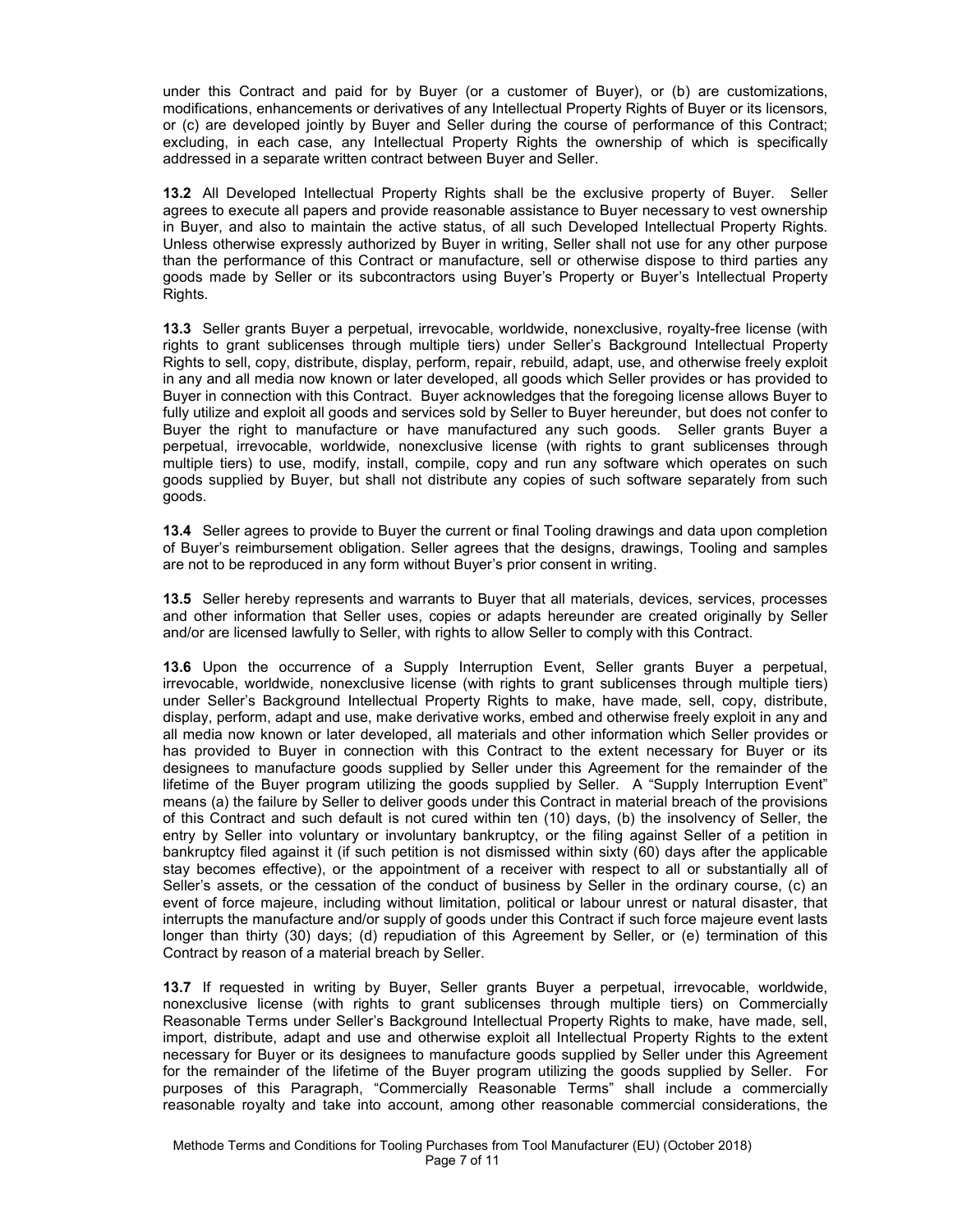relative technical or other contributions by the parties and the level of business offered to the Seller and the Buyer (or the Buyer's customer's).

**14. Title.** 

**14.1** All Tooling, supplies, materials, drawings, data, machinery, equipment, jigs, dies, gauges, fixtures, moulds, patterns and other items furnished by Buyer or its customer, either directly or indirectly, to Seller to perform this Contract, or for which Seller has been reimbursed by Buyer or its customer, shall be and remain the property of Buyer and held by Seller on a bailment basis ("Buyer's Property").

**14.2** Title to the Tooling and other Buyer's Property shall transfer to Buyer after Buyer has performed its payment obligation hereunder. Seller warrants that such Tooling and Buyer's Property shall be free from any security interest, lien, encumbrance or claim and of good title. Seller acknowledges that Buyer has the sole and excusive title to Buyer's Property.

**14.3** All Buyer's Property, including Tooling, is subject to withdrawal at Buyer's direction upon reasonable notice and payment of freight. To the extent permitted by law, Seller waives its rights to object to the repossession of the Buyer's Property by the Buyer. No pulling charges will be considered should Buyer exert its right to repossess Buyer's Property.

**14.4** As to Buyer's Property, the Seller will:

a) properly house and maintain such property on Seller's premises,

b) prominently mark and identify as Buyer or its customer's property using Buyer's or Seller's tool tags as set forth in the purchase order and related documents, and otherwise cooperate with Buyer's procedures regarding the identification of Buyer's Property,

c) refrain from commingling it with the property of Seller or with that of a third party,

d) adequately insure it with reputable insurers for full replacement value against loss or damage. Upon request, the Seller shall provide Buyer a certificate of insurance evidencing the insurance coverage, and

e) promptly notify Buyer if Buyer's Property is lost, stolen, damaged or destroyed.

While in Seller's possession, none of the Buyer's Property shall be removed from Seller's premises without Buyer's written consent. Seller shall keep such records in relation to the Tooling as Buyer may reasonably require. None of Buyer's Property shall be used in the production, manufacture or design of any goods or materials except to the order of Buyer. Seller shall not sell or otherwise dispose of Buyer's Property except where specifically authorized by Buyer in writing.

**14.5** Seller will require its subcontractors to be bound, through the use of consistent contractual terms, to the terms and conditions of this Paragraph 14.

#### **15. Remedies.**

**15.1** Subject to any specific provisions in this Contract, Seller shall be liable for any damages incurred by Buyer as a result of Seller's failure to perform its obligations in the manner required by this Contract. The rights and remedies reserved to Buyer in this Contract shall be cumulative, and additional to all other or further remedies provided in law or equity.

#### **16. No Implied Waiver.**

**16.1** The failure of either party at any time to require performance by the other party of any provision of this Contract shall in no way affect the right to require such performance at any time thereafter, nor shall the waiver of either party of a breach of any provision of this Contract constitute a waiver of any succeeding breach of the same or any other provision.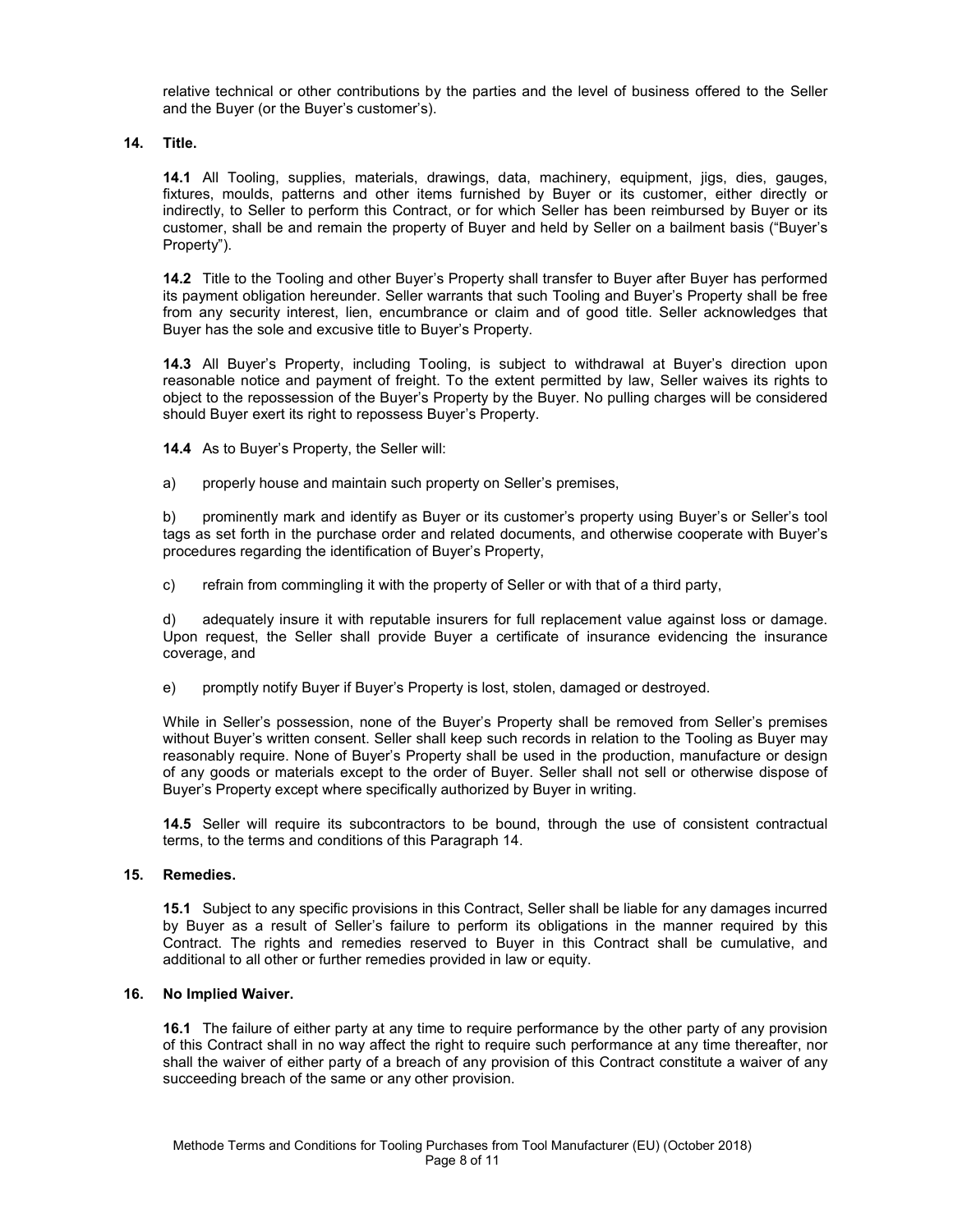## **17. Relationship of Parties.**

**17.1** Seller and Buyer are independent contracting parties and nothing in this Contract shall make either party the agent or legal representative of the other for any purpose whatsoever, nor does it grant either party any authority to assume or to create any obligation on behalf of or in the name of the other.

#### **18. Setoff/Recoupment.**

**18.1** In addition to any right of setoff or recoupment provided by law, Buyer shall have the right to setoff against or to recoup from any amounts due to Seller from Buyer under this Contract.

## **19. Customs; Export Controls.**

**19.1** Credits or benefits resulting or arising from this Contract, including trade credits, export credits or the refund of duties, taxes or fees, shall belong to Buyer. Seller shall provide all information necessary (including written documentation and electronic transaction records) to permit Buyer to receive such benefits or credits, as well as to fulfill its customs related obligations, origin marking or labeling requirements and local content origin requirements, if any.

**19.2** Seller will not violate, and will not cause Buyer to violate, any export control laws (e.g. by transshipping goods through, or supplying goods or services, from sanctioned countries). Seller agrees to comply with applicable export control and sanctions laws and regulations of the United States of America, of member States of the European Union, and any other relevant country (the "Export Control Laws"). Export licenses or authorizations necessary for the export of goods or performance of services hereunder shall be the responsibility of Seller unless otherwise indicated in this Contract, in which event Seller shall provide such information as may be necessary to enable Buyer to obtain such licenses or authorizations. Seller shall undertake such arrangements as necessary for the Tooling to be covered by any duty deferral or free trade zone program(s) of the country of import.

#### **20. Compliance with Law.**

**20.1** Seller, and all goods and services provided by Seller, shall comply with all applicable national, state, provincial, and local laws, ordinances, rules, and regulations, including those relating to the manufacture, labeling, transportation, importation, exportation, licensing, approval or certification of the goods or services, environmental matters, data protection and privacy, wages, hours and conditions of employment, subcontractor selection, discrimination, occupational health/safety and motor vehicle safety. Where required, Tools shall bear the relevant CE Certificate. Seller warrants and represents that neither it nor any of its subcontractors will utilize child, slave, prisoner or any other form of forced or involuntary labour, or engage in abusive employment or corrupt business practices, in the supply of goods or provision of services under this Contract. Seller agrees to comply with all applicable anticorruption laws, including, without limitation, the U.S. Foreign Corrupt Practices Act and the U.K. Bribery Act of 2010, and that neither it nor any of its subcontractors, vendors, agents or other associated third parties will engage in any form of commercial bribery, nor directly or indirectly provide or offer to provide, anything of value to or for the benefit of, any official or employee of a governmental authority or of any government-owned, government controlled or government-affiliated entity to obtain or retain any contract, business opportunity or other business benefit, or to influence any act or decision of that person in his/her official capacity. At Buyer's request, Seller shall certify in writing its compliance with the foregoing. Seller will indemnify and hold Buyer harmless from and against any liability, claims, demands or expenses (including, without limitation, legal or other professional fees) arising from or relating to Seller's noncompliance.

## **21. Kickbacks.**

**21.1** Seller represents, warrants, covenants and agrees that Seller and its directors, employees, agents, servants, representatives do not and will not give or ask to be given anything of value including, but not limited to, any money, goods or services to Buyer and its directors, employees, agents, servants or representatives, directly or indirectly, so as to influence the objective and just business decision to be made. Seller represents and warrants, on an ongoing basis, that it complies with and adheres to all provisions of the UK Bribery Act 2010 and its amendments. Seller and Buyer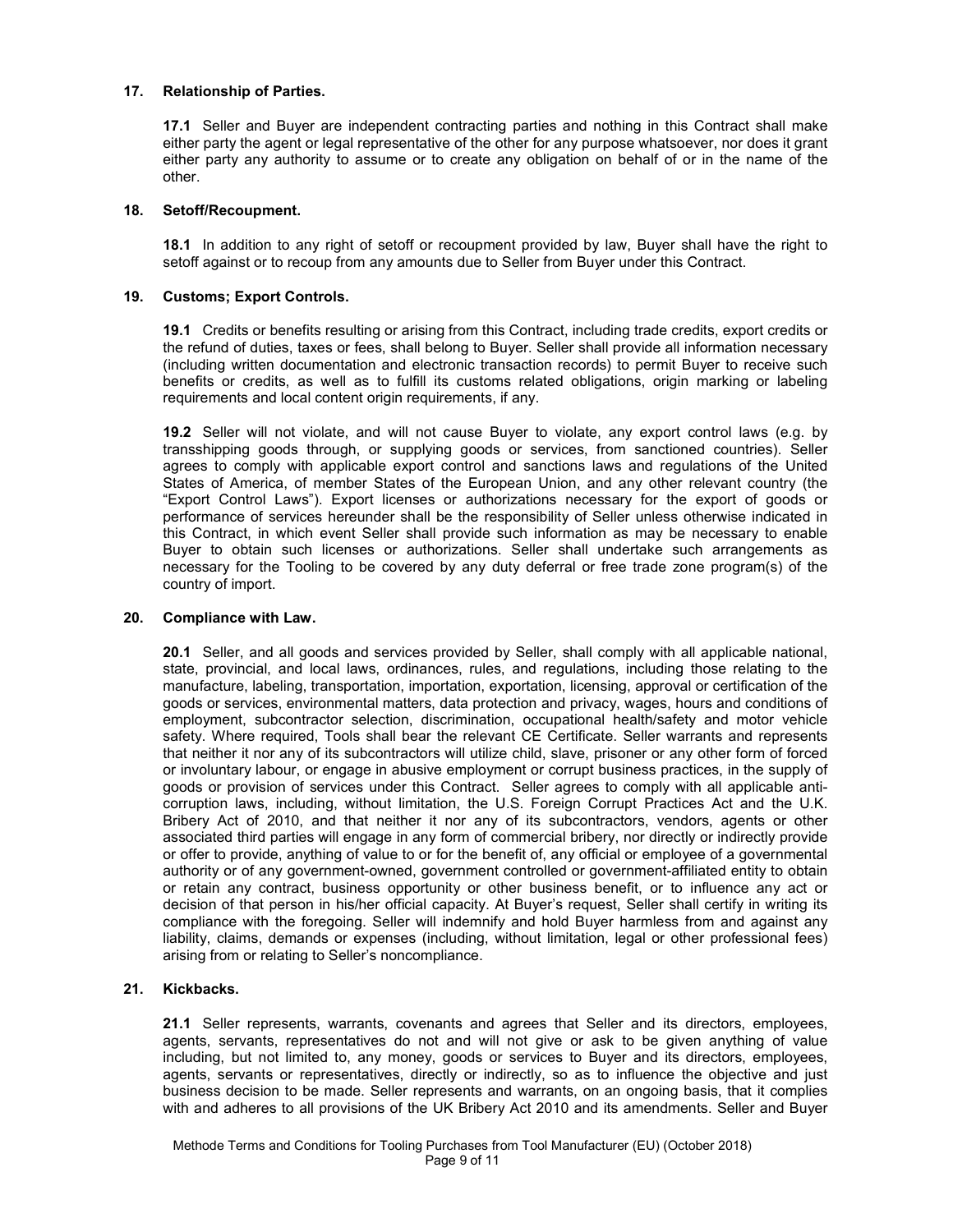are committed to conducting their business based on the principle of "fair dealing" and each agrees that it has established or will establish a system to ensure that itself and its directors, employees, agents, servants and representatives will not accept kickbacks or bribes or receive any improper commission or personal benefit.

#### **22. Methode Supplier Code of Conduct.**

**22.1** Seller shall comply, and shall cause all its subcontractors to comply, with Methode's Supplier Code of Conduct and any applicable supplements in effect. Methode's Supplier Code of Conduct is available online at supplier.methode.com or from Buyer's purchasing representative.

## **23. Advertising.**

**23.1** Seller shall not, and shall require that its subcontractors shall not, without first obtaining the written consent of Buyer, in any manner advertise or publish the fact that Seller has contracted to furnish Buyer the goods or services covered by this Contract, or use any trade marks or trade names of Buyer, regardless of whether such marks are registered or otherwise identified as trade marks or trade names, in Seller's advertising or promotional materials.

#### **24. Insurance.**

**24.1** Seller shall purchase and maintain insurance coverage with reputable carriers in the amounts and of the types acceptable to Buyer and adequate to meet the requirements of the laws and regulations of the country, state, or other governmental division in which the work or any portion of work is performed and to ensure the performance of this Contract and Seller's legal and stable operation. At Buyer's request, Seller shall furnish certified copies of certificates of insurance reflecting compliance with the requirements herein. Such certificates shall be kept current during the term and warranty period of this Contract, and shall provide for thirty (30) calendar days' prior written notice to Buyer from the insurer of any termination or reduction in the amount or scope of coverage. Seller's furnishing of certificates of insurance or purchase of insurance shall not release Seller of its obligations or liabilities under this Contract. By requiring insurance herein, Buyer does not represent that coverage and limits will necessarily be adequate to protect Seller.

#### **25. Miscellaneous.**

**25.1** In the event that these terms or the purchase order shall be translated for any reason, the English version will govern.

**25.2** In the event of a conflict between these Terms and Conditions and the terms and conditions of a purchase order, the terms and conditions of the purchase order shall prevail to the extent of the conflict.

**24.3** If any term(s) of this Contract is invalid or unenforceable under any statute, regulation, ordinance, executive order or other rule of law, such term shall be deemed reformed or deleted, but only to the extent necessary to comply with such statute, regulation, ordinance, order or rule, and the remaining provisions of this Contract shall remain in full force and effect.

**25.4** The warranties, representations, and obligations that expressly survive under this Contract or that, by their nature or context, are intended to survive shall survive the termination or expiration of this Contract, including, without limitation, the rights and obligations set forth in sections 7, 11, and 13.

**25.5** All notices and other communications required or contemplated under this Contract must be written and signed by an authorized representative of the party providing such notice and be transmitted to Buyer's purchasing representative at the purchasing representative's address specified in this Contract by (i) personal delivery, (ii) expedited messenger service, (iii) registered or certified mail, postage prepaid and return receipt requested, (iv) electronic facsimile with confirmed answer back, or (v) electronic mail with confirmed answer back. Notices in conformity with the requirements of this Paragraph will be deemed given upon receipt verified by the receiving party's acknowledgment.